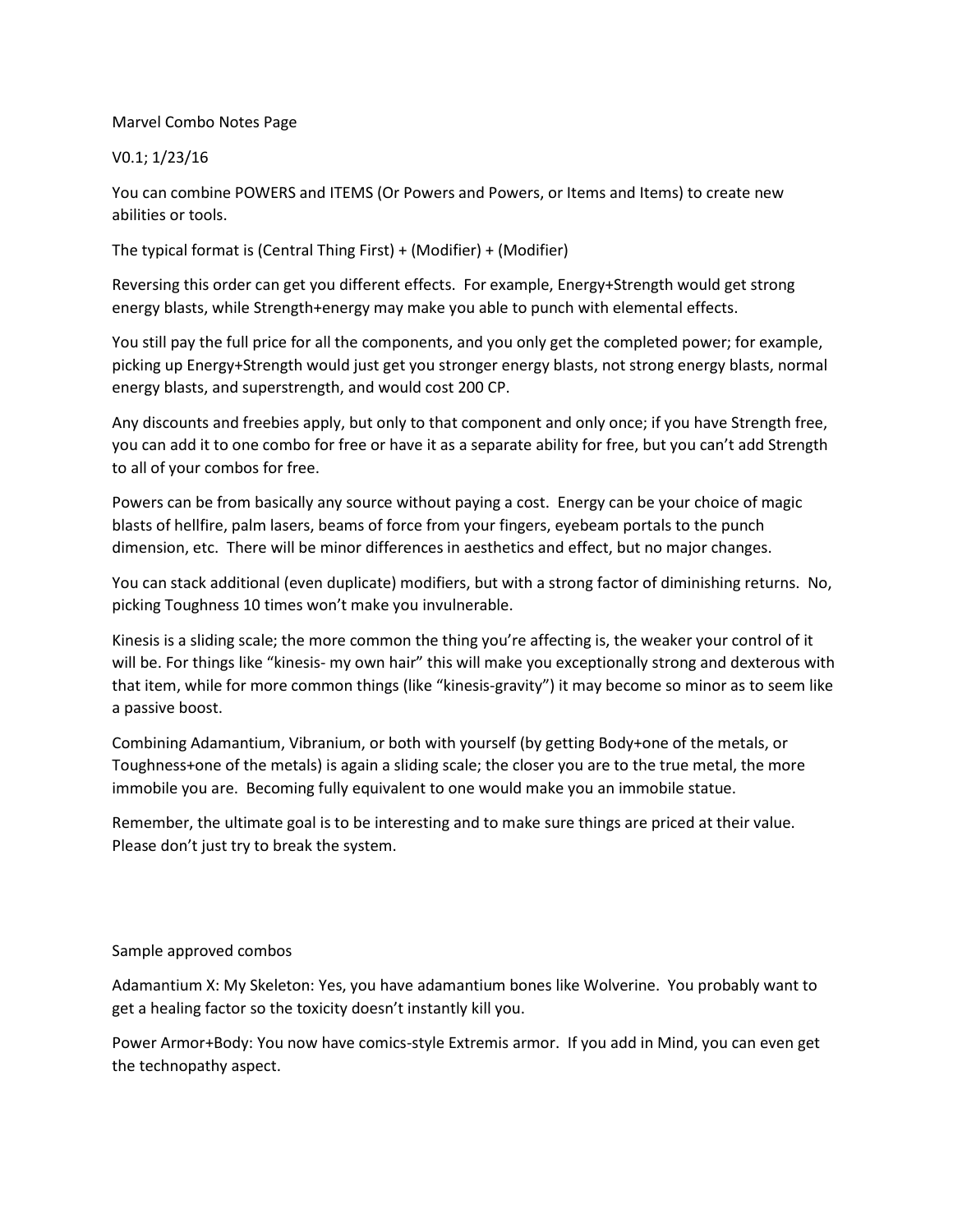Healing Factor + Speed: You heal at high-end Wolverine rates, rather than the typical one given in Healing Factor.

Helm of Xorn + Brains: Makes the helm an internal effect- basically, your brain has a Faraday cage.

Brains + Toughness/Adamantium/Vibranium: You have varying degrees of strong willpower.

Flight+Speed: You can hit Mach 2+

Kinesis+Body+Energy+Flight: You're the Human Torch (at his standard level). Drop Flight and you're the standard for Iceman, or similar power types.

Any Item+ Brains: Gives it a basic AI

Any Item+ Healing Factor: Auto-repair systems

Brains+Money: Really good financial sense-Superbusinessman

Precognition+Money: You can use precog on the stock market.

Energy+Toughness+Kinesis+Shapeshifting: Knockoff Green Lantern Ring. Create durable constructs at range which you can shape and control.

Teleportation+Speed: Nightcrawler-style rapid short-ranged teleportation

Energy+Shapeshifting: Beams that shapeshift other people

Energy+ Healing Factor: Beams that heal people

Energy+ Unstable Molecular Uniform: Beams that change people's clothing

Brains+Speed: Accelerate your perceptions and thinking speed

Kinesis (Self)+Shapeshifting: Either basically Prototype-levels of shifting (no, not the eating people). The ability to make your body just say "fuck physics/biology" and make cool stuff. Turn your arm into a basic linear accelerator that shoots fragments of your bones, shapeshift your glands to release specific pheromones, make yourself a Dr. Mcninja style organic jetpack, etc. OR on the "Kinesis of your own body" theme, and would basically let you continue to control your body even when bits of it become separated. Get cut in a fight? You can still control your blood, so start drowning someone with it then turn it solid. Chop off a finger, have it grow legs and eyes and send it on a scouting mission. That kind of thing.

Shapechange+Energy: Transform into things that can fire energy blasts

Healing+Energy: Fire a blast that kills people via cancer

Unstable Molecule Clothing+Energy: A suit of clothes with an energy blaster.

Shapechange+Flight: All of your forms can fly, or adding wings no longer reduces your mass allowance

Armor+Strength+Toughness+Energy+Flight: Your suit is no longer a knock-off, it's basically your choice of Stark's suits. Add Brains to get the helper AI, and special suits may need additions (Such as Body for Extremis suits)